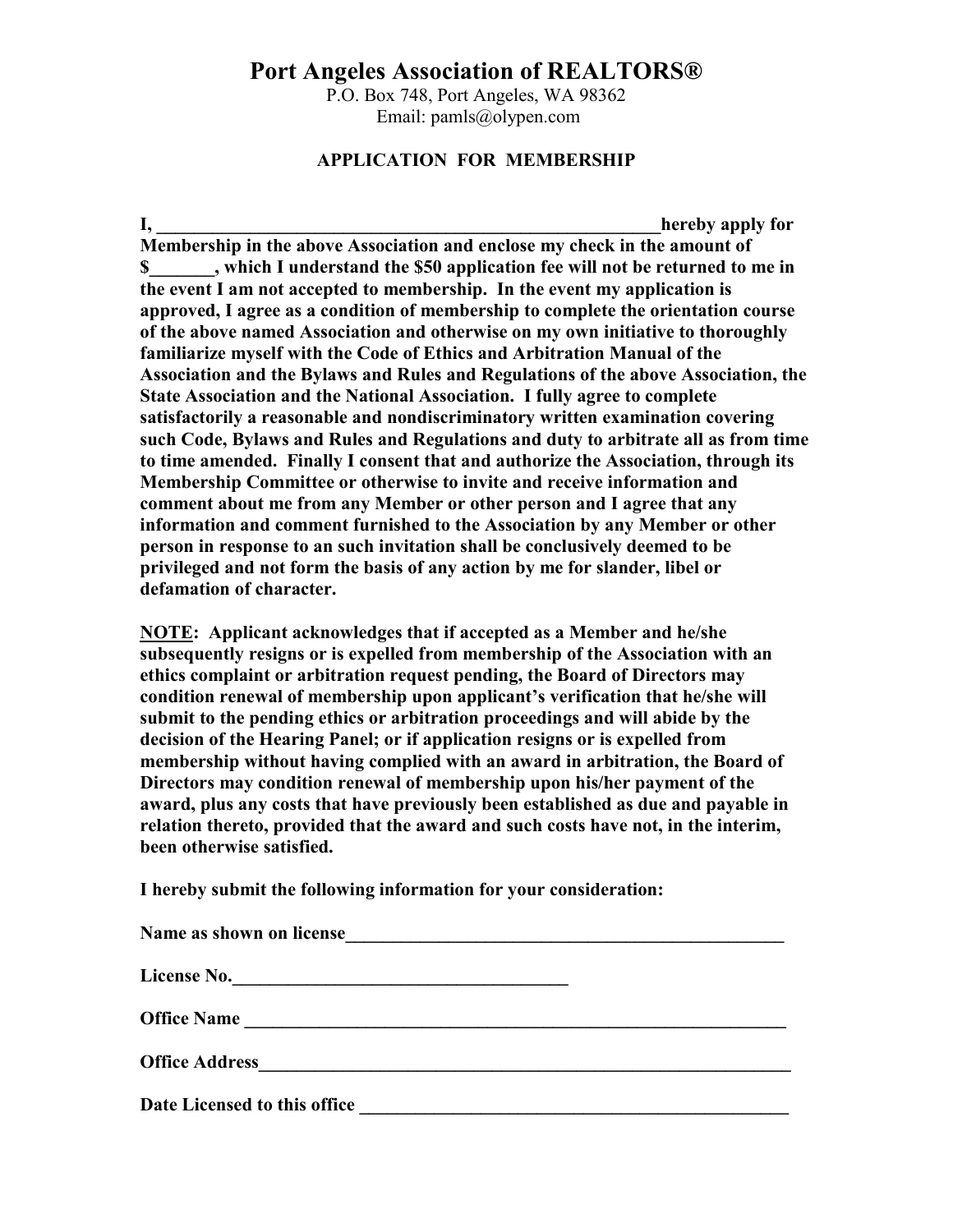## **PERSONAL DATA**

|                                | Residence Address:<br>Number Street City<br>Phone: Cell Phone: Cell Phone:<br>address: Birthdate: Birthdate: | $\overline{Zip}$                                                                                                                                                                                                                                                                                                                                                                                                                                                                                                                                                                                                                                                |
|--------------------------------|--------------------------------------------------------------------------------------------------------------|-----------------------------------------------------------------------------------------------------------------------------------------------------------------------------------------------------------------------------------------------------------------------------------------------------------------------------------------------------------------------------------------------------------------------------------------------------------------------------------------------------------------------------------------------------------------------------------------------------------------------------------------------------------------|
|                                |                                                                                                              |                                                                                                                                                                                                                                                                                                                                                                                                                                                                                                                                                                                                                                                                 |
|                                |                                                                                                              |                                                                                                                                                                                                                                                                                                                                                                                                                                                                                                                                                                                                                                                                 |
|                                |                                                                                                              |                                                                                                                                                                                                                                                                                                                                                                                                                                                                                                                                                                                                                                                                 |
|                                |                                                                                                              |                                                                                                                                                                                                                                                                                                                                                                                                                                                                                                                                                                                                                                                                 |
|                                |                                                                                                              |                                                                                                                                                                                                                                                                                                                                                                                                                                                                                                                                                                                                                                                                 |
|                                | Where you first entered the real estate business and the date:                                               |                                                                                                                                                                                                                                                                                                                                                                                                                                                                                                                                                                                                                                                                 |
|                                | Have you been engaged continuously in the business since then? Yes No                                        |                                                                                                                                                                                                                                                                                                                                                                                                                                                                                                                                                                                                                                                                 |
|                                |                                                                                                              |                                                                                                                                                                                                                                                                                                                                                                                                                                                                                                                                                                                                                                                                 |
|                                |                                                                                                              |                                                                                                                                                                                                                                                                                                                                                                                                                                                                                                                                                                                                                                                                 |
|                                |                                                                                                              |                                                                                                                                                                                                                                                                                                                                                                                                                                                                                                                                                                                                                                                                 |
|                                |                                                                                                              |                                                                                                                                                                                                                                                                                                                                                                                                                                                                                                                                                                                                                                                                 |
|                                |                                                                                                              |                                                                                                                                                                                                                                                                                                                                                                                                                                                                                                                                                                                                                                                                 |
|                                |                                                                                                              |                                                                                                                                                                                                                                                                                                                                                                                                                                                                                                                                                                                                                                                                 |
|                                |                                                                                                              |                                                                                                                                                                                                                                                                                                                                                                                                                                                                                                                                                                                                                                                                 |
|                                |                                                                                                              |                                                                                                                                                                                                                                                                                                                                                                                                                                                                                                                                                                                                                                                                 |
| circumstances related thereto: |                                                                                                              |                                                                                                                                                                                                                                                                                                                                                                                                                                                                                                                                                                                                                                                                 |
|                                |                                                                                                              | How many years have you been active as a salesperson? __________________________<br>Last previous location:<br><u>Last previous location</u> :<br>Residence here since:<br><u>Previous Residence:</u><br><u>Previous Residence:</u><br>Are you a members of any other real estate Association whether or not affiliated<br>with the NATIONAL ASSOCIATION OF REALTORS? Yes No<br>If "yes" name each Association, type of membership held and dates establishing the<br>time period for which membership was held<br>Have you ever been refused membership in any other real estate Association?<br>No. If "yes" state basis for each such refusal and detail the |